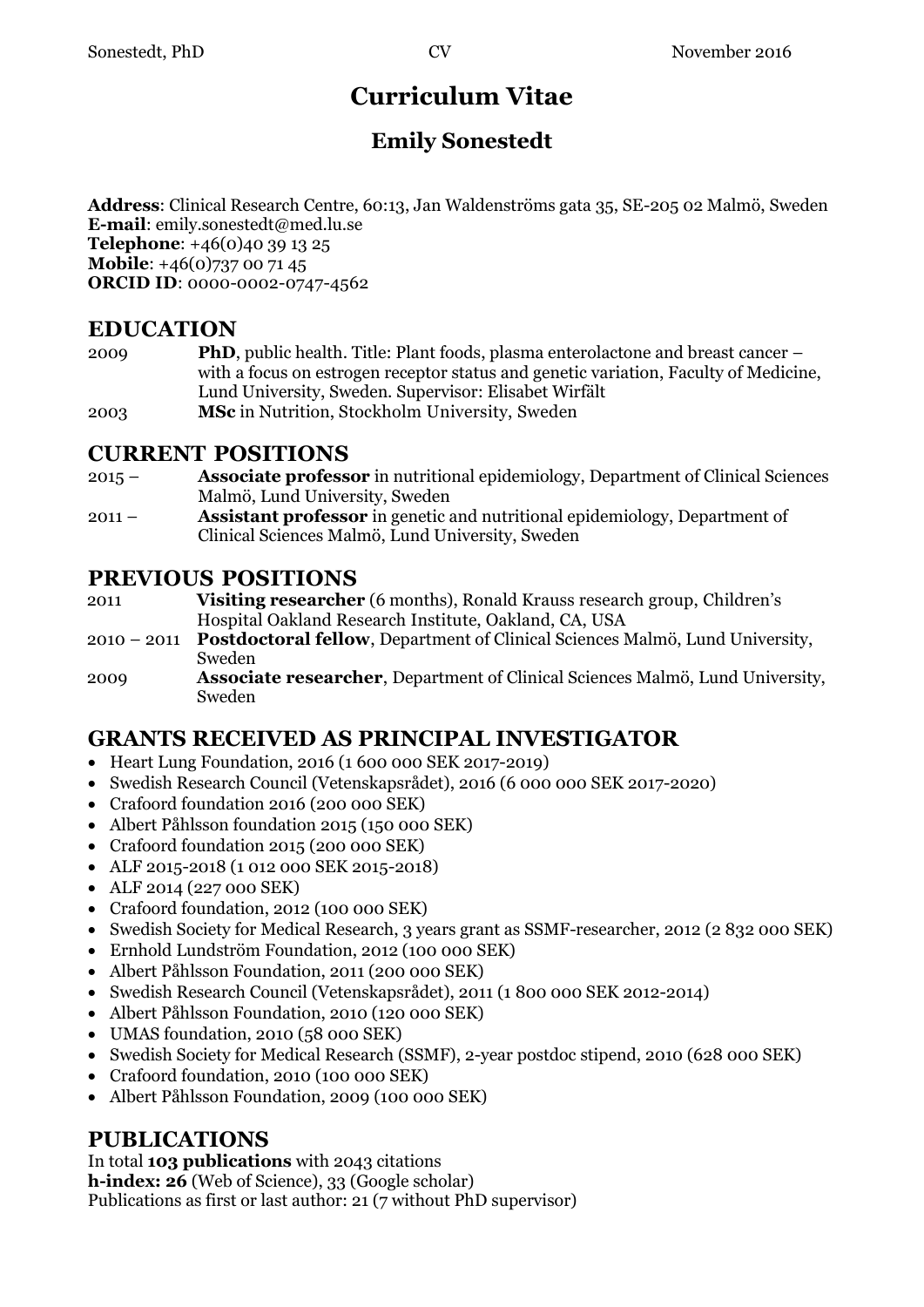#### **SELECTED PUBLICATIONS:**

**Sonestedt E**, Borgquist S, Ericson U, Gullberg B, Olsson H, Adlercreutz H, Landberg G, Wirfält E: Enterolactone is differently associated with estrogen receptor β negative and positive breast cancer in a Swedish nested case-control study. Cancer Epidemiol Biomarkers Prev. 2008 Nov;17(11):3241- 51 (IF=4.1) 15 citations

*This publication is from my PhD work. We were for the first time able to show that enterolactone (a microbiota metabolite from fiber-rich foods) were differently associated with breast cancer depending on tumour estrogen receptor beta status. It shows that I already during my PhD work had a strong research interest in carbohydrate quality (fiber) and the influence of microbiota on health. My PhD work also include three other publications with me as first and corresponding author, and I published a review article afterwards on this topic.*

**Sonestedt E**, Roos C, Gullberg B, Ericson U, Wirfält E, Orho-Melander M: Fat and carbohydrate intake modify the association between genetic variation in the FTO genotype and obesity. Am J Clin Nutr. 2009 Nov;90(5):1418-25. (IF=6.8) 100 citations

*This project was my first as a post doc. Although my PhD supervisor is a co-author, she was not involved in planning the project. This paper has been cited 99 times, and we showed for the first time that dietary fat intakes modified the association between FTO genetic variation and obesity risk. I thereafter continued investigating FTO during my first years as a postdoc which resulted in one additional publication with me as first author (19 citations) and one publication as last author (8 citations).* 

**Sonestedt E,** Wirfält E, Wallström P, Gullberg B, Orho-Melander M, Hedblad B: Dairy products and its association with incidence of cardiovascular disease – the Malmö Diet and Cancer cohort. Eur J Epidemiol 2011 Aug;26(8):609-18. (IF=5.3) 48 citations

*In this paper I challenged the general belief that saturated fat increase the risk of cardiovascular disease by showing that fermented milk was actually associated with reduced risk. This finding could be explained by healthy bacteria found in fermented products that can influence microbiota composition. I have thereafter continued my research journey to challenge the diet-heart hypothesis (that saturated fat is the main dietary determinant for cardiovascular disease) with focusing on carbohydrate quality.* 

**Sonestedt E**, Overby NC, Laaksonen DE, Birgisdottir BE: Does high sugar consumption exacerbate cardiometabolic risk factors and increase the risk of type 2 diabetes and cardiovascular disease? Food Nutr Res 2012;56 Epub 2012 Jul 30.

*This systematic literature review formed the basis for revision of the Nordic Nutrition Recommendations regarding maximum sugar intake level. We found that sweetened beverages probably increase risk of type 2 diabetes. However, there were very few studies on sugar overall that reached the quality criteria. We found no study on sugar per se and cardiovascular disease. This result has convinced me to devote my research to study health effects of sugar consumption in well-conducted studies.* 

**Sonestedt E**, Lyssenko V, Ericson U, Gullberg B, Wirfält E, Groop L, Orho-Melander M: Genetic Variation in the Glucose-Dependent Insulinotropic Polypeptide Receptor Modifies the Association between Carbohydrate and Fat Intake and Risk of Type 2 Diabetes in the Malmo Diet and Cancer Cohort. J Clin Endocrinol Metab. 2012 May;97(5):E810-8. (IF=5.5) 14 citations

**Sonestedt E**, Hellstrand S, Schulz CA, Wallström P, Drake I, Ericson U, Gullberg B, Hedblad B, Orho-Melander M: The Association between Carbohydrate-Rich Foods and Risk of Cardiovascular Disease Is Not Modified by Genetic Susceptibility to Dyslipidemia as Determined by 80 Validated Variants. PLoS One. 2015 Apr 21;10(4):e0126104.

Lachat C, Hawwash D, Ocké MC, Berg C, Forsum E, Hörnell A, Larsson C, **Sonestedt E**, Wirfält E, Åkesson A, Kolsteren P, Byrnes G, De Keyzer W, Van Camp J, Cade JE, Slimani N, Cevallos M, Egger M, Huybrechts I: Strengthening the Reporting of Observational Studies in Epidemiology— Nutritional Epidemiology (STROBE-nut): An Extension of the STROBE Statement. PLoS Med 2016 Jun 7;13(6):e1002036. (IF=13.6)

Hellstrand S, Ericson U, Schulz CA, Drake I, Gullberg B, Hedblad B, Engström G, Orho-Melander M, **Sonestedt E**: Genetic susceptibility to dyslipidemia and incidence of cardiovascular disease depending on a diet quality index in the Malmö Diet and Cancer cohort. Genes Nutr 2016 Jul 7.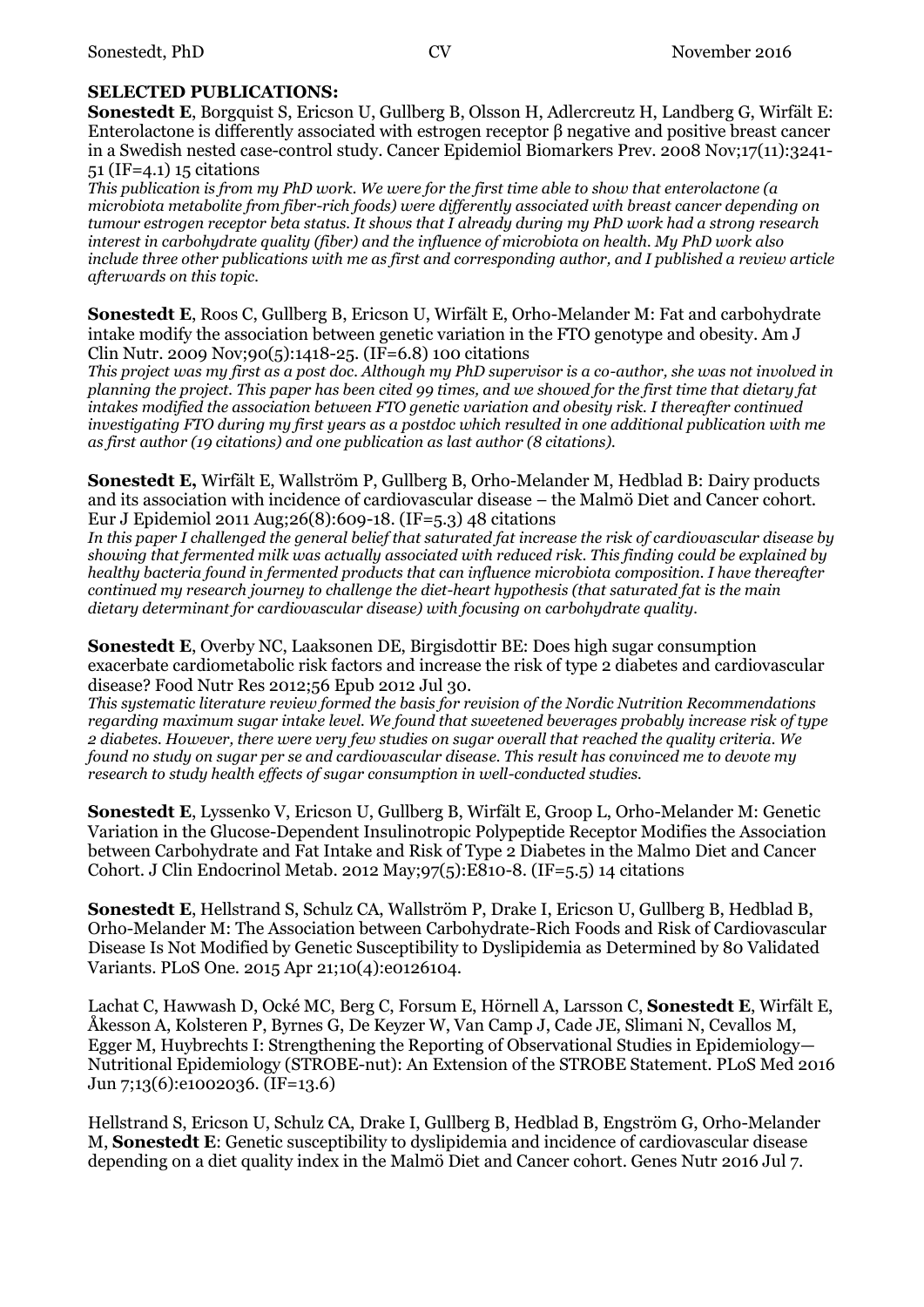Warfa K, Drake I, Wallström P, Engström G, **Sonestedt E**: Association between sucrose intake and acute coronary event risk and effect modification by lifestyle factors: Malmö Diet and cancer cohort study. Br J Nutr 2016.

*This is my first publication where neither my PhD supervisor nor post doc supervisor are co-author. We are for the first time in a cohort study able to show that high sucrose intake (highest 5% of the population) associates with increased risk of cardiovascular disease.* 

I have been invited to **write chapters about carbohydrates in two Swedish textbooks**: "Näringslära för högskolan [English: Nutrition for the University]", Liber, 6th edition, 2013 "Mat och hälsa – praktiska råd för allmänläkare [English: Food and health – practical advices for general practitioners]", 2015

I have been **scientific reviewer** on the report "Socker – fakta och hälsomässiga aspekter [English: Sugar – facts and health aspects] from the Swedish Nutrition Foundation, 2014

#### **PROFESSIONAL MEMBERSHIPS**

| $2014 -$  | Board member of steering committee for Malmö Diet and Cancer/Malmö             |
|-----------|--------------------------------------------------------------------------------|
|           | Preventive Medicine, Lund university                                           |
| $2013 -$  | <b>Member of the Expert group in nutrition and public health, Swedish</b>      |
|           | National Food Agency                                                           |
| 2010-2013 | <b>Chairperson of the carbohydrates expert group</b> on revision of the Nordic |
|           | <b>Nutrition Recommendations</b>                                               |
| 2016-     | Representing Malmö Diet and Cancer cohort in the Swedish Diet Cohort           |
|           | <b>Consortia (SDCC)</b>                                                        |

#### 2009- Board member of the **Swedish Network in Epidemiology & Nutrition**

#### **PRIZES AND AWARDS**

| Nils-Georg Asp, with motivation: "for showing great commitment to nutrition         |
|-------------------------------------------------------------------------------------|
|                                                                                     |
|                                                                                     |
| Sparbanksstiftelsen Färs & Frosta, for significant advances in research relevant to |
| the southern Swedish food and beverage activity (approximately 10 000 EUR)          |
| 6 months Visiting Fellowship Award from the International Atherosclerosis Society   |
|                                                                                     |

#### **INVITED PRESENTATIONS AT SCIENTIFIC CONGRESSES AND SYMPOSIA**

- 2017 Invited speaker at the Nordic Dairy Congress, Copenhagen, Denmark, 9th June 2016 Invited speaker at a Swedish cardiovascular symposium, Malmö, 2016. Title of the talk: "Mat och prevention av kardiometabol sjukdom [English: Food and prevention of cardiometabolic diseases]" 2015 Invited speaker invited speaker at a seminar about sugar arranged by Swedish Nutrition Foundation, Lund, Sweden, 2015. Title of the talk: "Ger socker typ-2
	- diabetes? [English: Does sugar leads to type 2 diabetes?]"
- 2014 Invited speaker at a seminar about sugar arranged by Swedish Nutrition Foundation, Stockholm, Sweden, 2014. Title of the talk: "Socker och sjukdomsrisk [English: Sugar and disease risk]"
- 2013 Invited speaker at a Swedish cardiovascular symposium, Malmö, 2013. Title of the talk:"Mat och prevention av kardiovaskulär sjukdom [English: Food and prevention of cardiovascular disease]"

## **COLLABORATIONS**

- **Marju Orho-Melander (Prof)**, genetic epidemiology, PI for diet and microbiota analyses in MOS, Faculty of Medicine, Lund University, Sweden
- **Gunnar Engström (Prof)**, cardiovascular epidemiology, PI for SCAPIS Malmö, Lund University, Sweden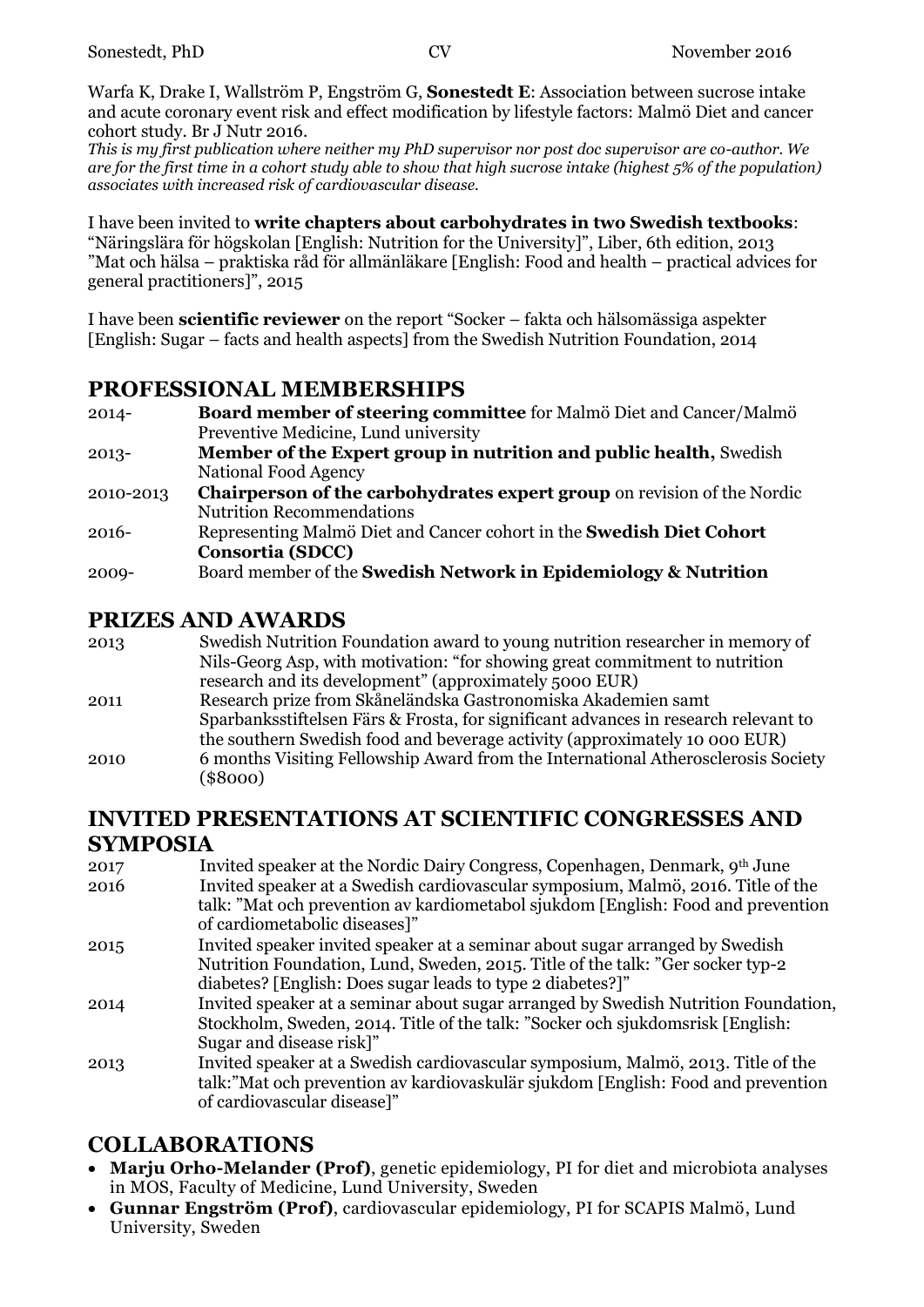- **Frida Fåk (ass Prof)**, microbiota analyses, Lund University, Sweden
- **Johanna Assarsson Andersson (ass Prof)**, *AMY1* genetic analyses, University of Gothenburg, Sweden
- **Gunter Kuhnle (ass Prof)**, nutritional biomarkers, urinary sucrose measurements, Reading University, UK
- International collaboration between diet cohorts in the **CHARGE nutrition working group**
- Collaboration between diet cohorts within the **Swedish Diet Cohort Consortia (SDCC)**
- **Peter Nilsson (Prof)**, PI for MOS study, Faculty of Medicine, Lund University, Sweden
- **Olle Melander (Prof)**, genetic factors and biomarkers for cardiovascular disease, PI for MOS study, Lund University, Sweden
- **Ronald Krauss (Prof)**, genetic and dietary factors for lipoprotein subfraction levels, CHORI, Oakland, US
- **Louise Bennet (ass Prof)**, MEDIM intervention study, Lund University, Sweden
- **Klas Sjöberg (Prof)**, microscopic colitis, Lund University, Sweden
- **Isabel Drake (PhD)**, nutritional epidemiology and statistical methods, Lund University, Sweden
- **Ulrika Ericson (PhD)**, nutritional epidemiology, diet and type 2 diabetes, Lund University, Sweden
- Malmö Diet and Cancer is part of the European Prospective Investigation into Cancer and Nutrition (**EPIC**) cohort with 500,000 individuals

## **SUPERVISION OF GRADUATE STUDENTS**

**1 PhD student (main supervisor)**: Sophie Hellstrand, 2015, Lund University, Sweden **3 PhD students (co-supervisor)**: Gull Rukh, 2016; George Hindy, 2015; Isabel Drake, 2014, Lund University, Sweden

**5 Master students**: Perez Katambala, 2016; Pascal Mutie, 2016; Khadija Warfa, 2015; Emmanuel Mandalazi, 2014; Christina-Alexandra Schulz, 2012, Lund University, Sweden

## **LEADERSHIP TRAINING**

2012 European Nutrition Leadership Programme (Luxembourg, 7 days) 2011 1-year career development program for post doctors at Lund University (LuPOD)

## **ORGANISATION OF SCIENTIFIC MEETINGS**

- 2016-2017 Part of organizing committee, Medicon Valley Alliance Microbiome Conference, October 4-5, 2017, aiming for 150 participants
- 2016 Head of organizing committee for the international scientific symposium "Possibility for microbiome research in epidemiological studies", Malmö, March 15th 2016, 120 participants
- 2016 Head of organizing committee for the annual meeting for the Swedish Network in Nutrition and Epidemiology (NEON), Malmö, March 14th-15th, 2016, 80 participants

## **CAREER BREAKS**

Parental leave for children: Pi (born August 2012) and Lo (born March 2014). Total duration 14 months.

## **CONSULTED AS A REFEREE IN THE FOLLOWING JOURNALS**

American Journal of Clinical Nutrition, Journal of Nutrition, British Journal of Nutrition, Public Health Nutrition, Food and Nutrition research, Nutrition, Metabolism and Cardiovascular Disease, Nutrients, International Journal of Obesity, Obesity, Diabetologia, Lancet Diabetes & Endocrinology, Journal of Nutrigenetics and Nutrigenomics, Metabolism, Cancer Causes & Control, BMC Medical Genetics, DNA and Cell Biology, Recent Patents on DNA and Gene Sequence